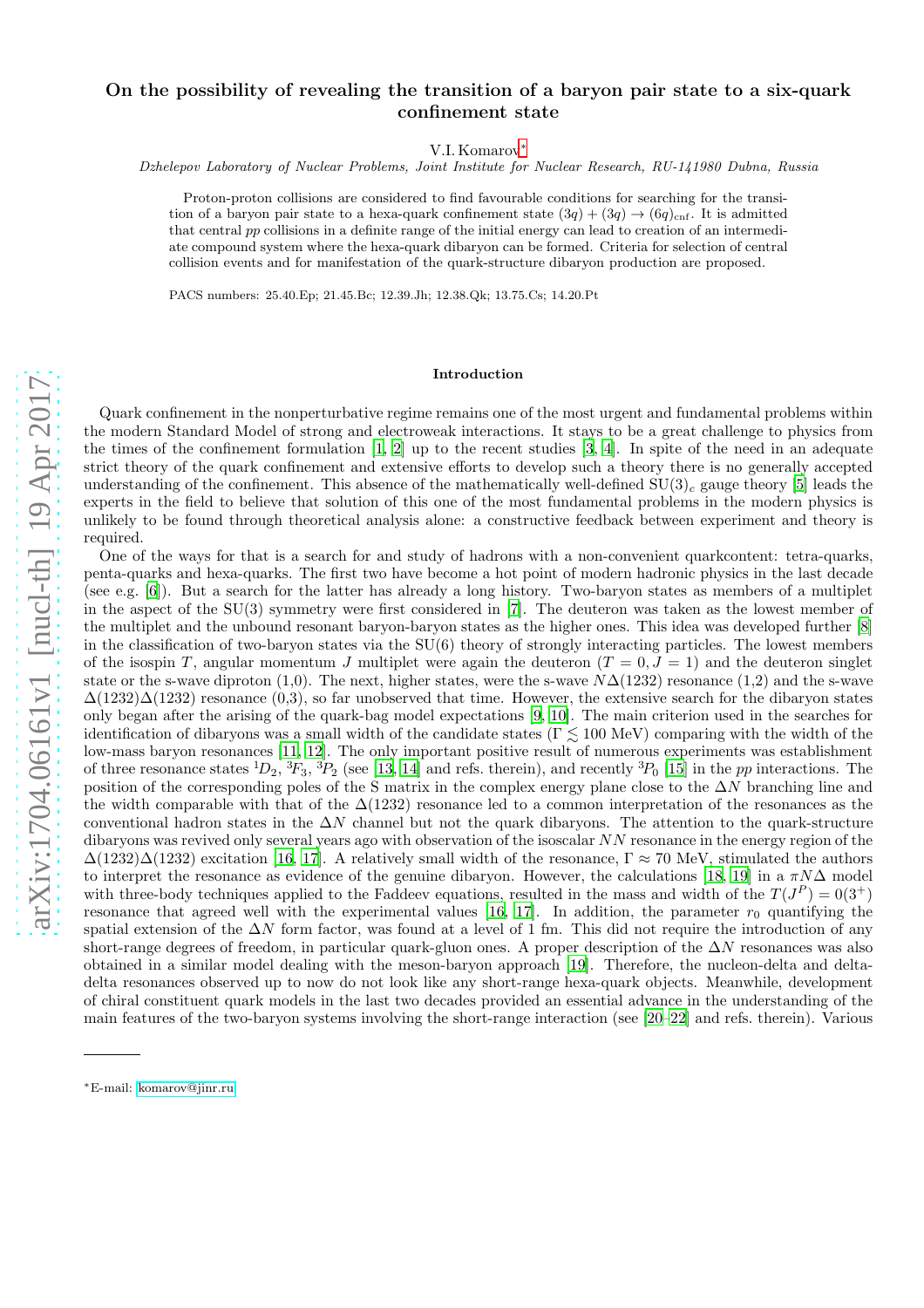models in this approach show a possibility of the transition

<span id="page-1-0"></span>
$$
(3q) + (3q) \rightarrow (6q)_{\text{cnf}},\tag{1}
$$

where  $(6q)_{\text{cnf}}$  is a six-quark system confined in a hadron-like state. Such states may be bound more deeply than the  $N\Delta$  or  $\Delta\Delta$  threshold states close to them and are therefore stable relative to a fast decay to these states. This leads to the expected resonance behavior of the NN interaction determined by the quark space, isospin and color degrees of freedom in the  $(6q)_{\text{cnf}}$  dibaryon. The models are still unable to predict the exact values of the resonance masses and widths but do not exclude the width values less than 100 MeV.

The failure to observe such genuine dibaryon resonances might have two evident causes: first, the phenomenon is really absent in Nature, and second, the searches performed have not satisfied the proper conditions necessary for success.

## The conditions favorable for the quark-structure dibaryon manifestation

What may be definitely affirmed concerning a lack of the necessary conditions in the known experiments is the following. The experiments disregarded an obvious request for success of transition [\(1\)](#page-1-0), the request of the space overlapping of both three-quark wave functions to create the six-quark system.

<span id="page-1-2"></span>Such overlap cannot be directly reached in any peripheral collision of two nucleons. It is a **central** NN **collision** that is a correct way to get the overlap. Therefore, the kinematical conditions for the successive experiment should satisfy criteria for the central NN collision. That means the impact parameter  $R_{\text{imp}}$  of the collision should be less than the size of the quark core of the nucleon. This size is approximately evaluated as 0.4 fm:

<span id="page-1-1"></span>
$$
R_{\rm imp} < 0.4 \, \text{fm}.\tag{2a}
$$

This requirement can be realized if the transverse momentum transfer from the initial to the final nucleon is sufficiently high

$$
q_{\perp} > h/R_{\rm imp} \approx 500 \text{ MeV}/c. \tag{2b}
$$

Strictly speaking, this requirement constrains only one projection of the impact parameter, namely, the projection onto the plane defined by the initial momentum  $p_0$  and the momentum  $p_{\perp}$  of the detected final state nucleon. However, a short-range character of the forces providing the high-momentum transfer requires a small impact parameter also in the orthogonal plane.

The other way to constrain both projections of the impact parameter is to restrict the size  $r_{\text{int}}$  of the pp interaction volume. It can be reached if the interaction is inelastic and generates secondaries with a sufficiently high mass M. Then a relevant time interval  $\Delta t$  is restricted by the relation  $\Delta t \approx h/M$  and correspondingly  $r_{\text{int}}$  is restricted by the relation  $r_{\text{int}} \approx hc/M$ . Following [\(2a\)](#page-1-1), one obtains

<span id="page-1-3"></span>
$$
M \gtrsim 400 \text{ MeV}/c^2. \tag{2c}
$$

The requirement of centrality is not yet sufficient for the overlapping: the evident obstacle is a short-range repulsion (SRR) in the nucleon-nucleon interaction. This feature is of fundamental importance. In general, it saves the nucleons of the ground state nuclear matter from sticking together after internuclear collisions and therefore prevents coalescence of nuclear matter to dense quark matter. But at the same time, it forbids transition [\(1\)](#page-1-0) in the collisions where the c.m.s. energy is deficient to overcome the SRR. The repulsion does not create an absolutely hard core at distances less than  $\approx 0.4$  fm. According to modern constituent quark models, the repulsive interaction has a finite size potential  $V(R)$  depending on a distance R between the centers of the colliding nucleons. So, the core is impermeable only at relatively low energies. If the c.m.s. kinetic energy of the colliding nucleons is higher than  $V(0)$ , the nucleons are mutually penetrable and their content in a central collision can become joint at  $R = 0$ . The model calculations give considerable scatter of the  $V(0)$  estimates at a level of 0.5–1.0 GeV [\[20](#page-5-19), [23](#page-5-21), [24\]](#page-5-22), which corresponds to variation of  $\sqrt{s^{\min}}$  needed for overcoming the SRR at values of 2.4–2.9 GeV. In the fixed-target experiments, the laboratory beam energy corresponds to  $T_{\text{lab}}^{\text{min}} \approx 1.1$ –2.5 GeV. It means in particular that the resonances observed in the pp collision at  $0.7 \,\text{GeV}$  [\[15\]](#page-5-14) and in the pn collision at 1.14 GeV [\[16,](#page-5-15) [17\]](#page-5-16) are most likely to be of a meson-baryon nature, the more so that criteria [\(2\)](#page-1-2) of the central collisions are not satisfied there.

At energies slightly higher than  $T_{\text{lab}}^{\text{min}}$  the initial momentum of the participating constituent quarks, in average  $P_{\rm cms}/3$ , becomes totally spent for the mutual braking of the nucleons at the distance  $R=0$ . The arising six-quark system is in the intermediate state  $(6q)^*$  with about doubled baryon density and excitation energy  $\sqrt{s} - 2m_N$ . The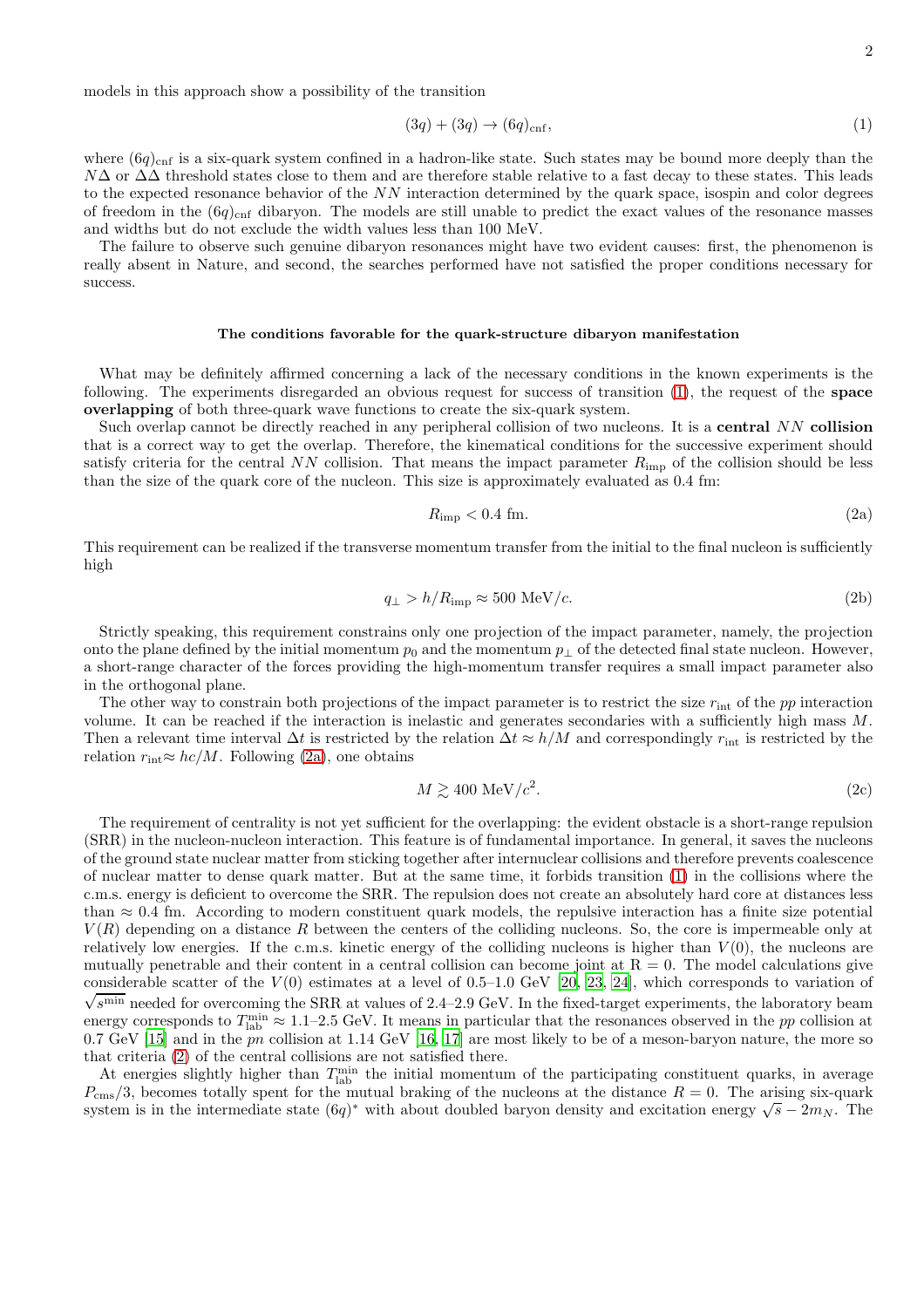3

baryon density is  $\rho_{NN} = 2/(4/3\pi r_c^3) \approx 4.3 \text{ fm}^{-3}$ , which is higher than the critical baryon density providing the baryon deconfinement in the nuclear matter  $\rho_c = 0.85 \text{ fm}^{-3}$ . The energy density exceeds  $\varepsilon_{NN} = 2m_N$  $\approx$  4 GeV fm<sup>-3</sup>, which is also higher than the critical energy density  $\varepsilon_c = 1$  GeV fm<sup>-3</sup> necessary for the baryon deconfinement in nuclear matter. So, the state of hadronic matter in the intermediate compound system  $(6q)^*$  is a definitely deconfined quark-gluon state. The system is unstable: it expands in space and loses its energy via the meson cooling. If at any appropriate density and excitation it gets the confinement structure  $(6q)_{\text{cnf}}$  of a hadronic type, the process may acquire resonant behavior, and the system lives for a time  $1/\Gamma$ , where  $\Gamma$  is the width of the resonance. It is right a resonance that is the quark-structure dibaryon, a goal of the many-year search. Such a scenario does not exclude a case where the transition  $(6q)^* \rightarrow (6q)_{\text{cnf}}$  may proceed immediately after the fusion of the nucleons without any additional energy loss. Unfortunately, the above-mentioned chiral constituent quark models indicate only possible existence of the  $(6q)_{\text{cnf}}$  states with definite energy but do not try to describe the relevant dynamics of their construction.

With increase of the initial energy, the quarks of the intermediate system  $(6q)^*$  conserve part of the initial momenta collinear to the collision axis. If the quarks acquire the momentum higher than about  $0.84 \text{ GeV}/c$  determining the proton formfactor, they leave the common 6-quark space and hadronize up to the leading nucleons in the fragmentation region of the pp interaction. A stage of the short-lived intermediate six-quark system is excluded there, and the formation of any  $(6q)_{\text{cnf}}$  state is also excluded. Crude estimation of the corresponding energy gives the higher boundary  $\sqrt{s^{\max}} \approx 5.9-6.1$  GeV and  $T_{\text{lab}}^{\text{max}} \approx 16.5-19.8$  GeV.

Thus, the energy interval where the  $2(3q)_{\text{cnf}} \rightarrow (6q)_{\text{cnf}}$  transition via the central NN collision may be expected is rather limited

<span id="page-2-0"></span>
$$
\approx 2.5 \text{ GeV} < \sqrt{s} \lesssim 6 \text{ GeV};
$$
\n
$$
\approx 2 \text{ GeV} < T_{\text{lab}} \lesssim 20 \text{ GeV}. \tag{3}
$$

It is reasonable to choose the desirable final state of the nucleon pair in the form of a bound np pair, a deuteron, or a quasi-bound  ${}^{1}S_{0}$ -state of the proton pair,  $pp_{s}$ . (Further, for brevity, we only mention the deuteron.) This choice is consistent with the lowest ground state of the Dyson-Xuong dibaryon multiplet [\[8\]](#page-5-7) mentioned earlier. More convincing justification of such a choice is the inelasticity of the whole process automatically following there: the bound nucleon pair has to be kinematically accompanied by a system X of the produced particles:  $p + p \rightarrow d + X$ . It excludes the perfectly studied elastic scattering  $pp \to pp$  at large angles where no evidence for the dibaryon formation has been ever seen. There is a drastic difference between the central elastic collision and the inelastic collision with the formation of a deuteron. In the elastic scattering there is no immediate limitation on the impact parameter in the plane orthogonal to the scattering plane, and the process proceeds predominantly via a single scattering of the quarks only resulting in a change in the direction of the proton momentum. It conserves the inherent quark structure of the incident protons and excludes the formation of the six-quark dibaryon. In the case of the deuteron formation, the large invariant mass of the incident nucleon pair diminishes to a low value of the deuteron mass. It requires a significant change in the relative momenta of the participating quarks, which leads to significant reconstruction of the total quark structure, necessary to form the final nucleon pair with a small relative momentum. In addition, the elastic scattering excludes the use of the centrality criterion [\(2c\)](#page-1-3) determining the small radius of the interaction volume. To get a maximum transversal momentum at a given energy the deuteron production angle of 90◦ should be chosen.

Thus, the favorable conditions for the search for process [\(1\)](#page-1-0) can be obtained in a simple process

<span id="page-2-1"></span>
$$
p + p \to d|_{90^\circ} + X \tag{4}
$$

studied in energy region [\(3\)](#page-2-0).

In addition to the high efficiency of process [\(4\)](#page-2-1) for manifestation of the transition of interest, which is due to the overlapping of incident protons, the process also has an other advantage. It is a minimal contribution of the background peripheral processes. Indeed, the latter proceed with dominant emission of final state nucleons with opposite directions of their c.m.s. momenta, which results in their predominantly high relative momentum. Emission of secondaries mainly at small angles relative to the collision axis minimizes their yield near the angle of 90° too.

In  $(4)$ , X denotes a system M of mesons, since production of baryon-antibaryon pairs in energy region  $(3)$  is forbidden or strongly suppressed. These final mesons are for the most part pions from direct generation or from decay of intermediate mesons. A small admixture of kaons also exists in M.

Detection of only a deuteron (or a  ${}^{1}S_0$  diproton) in reaction [\(4\)](#page-2-1) includes study of different channels of the 6q confined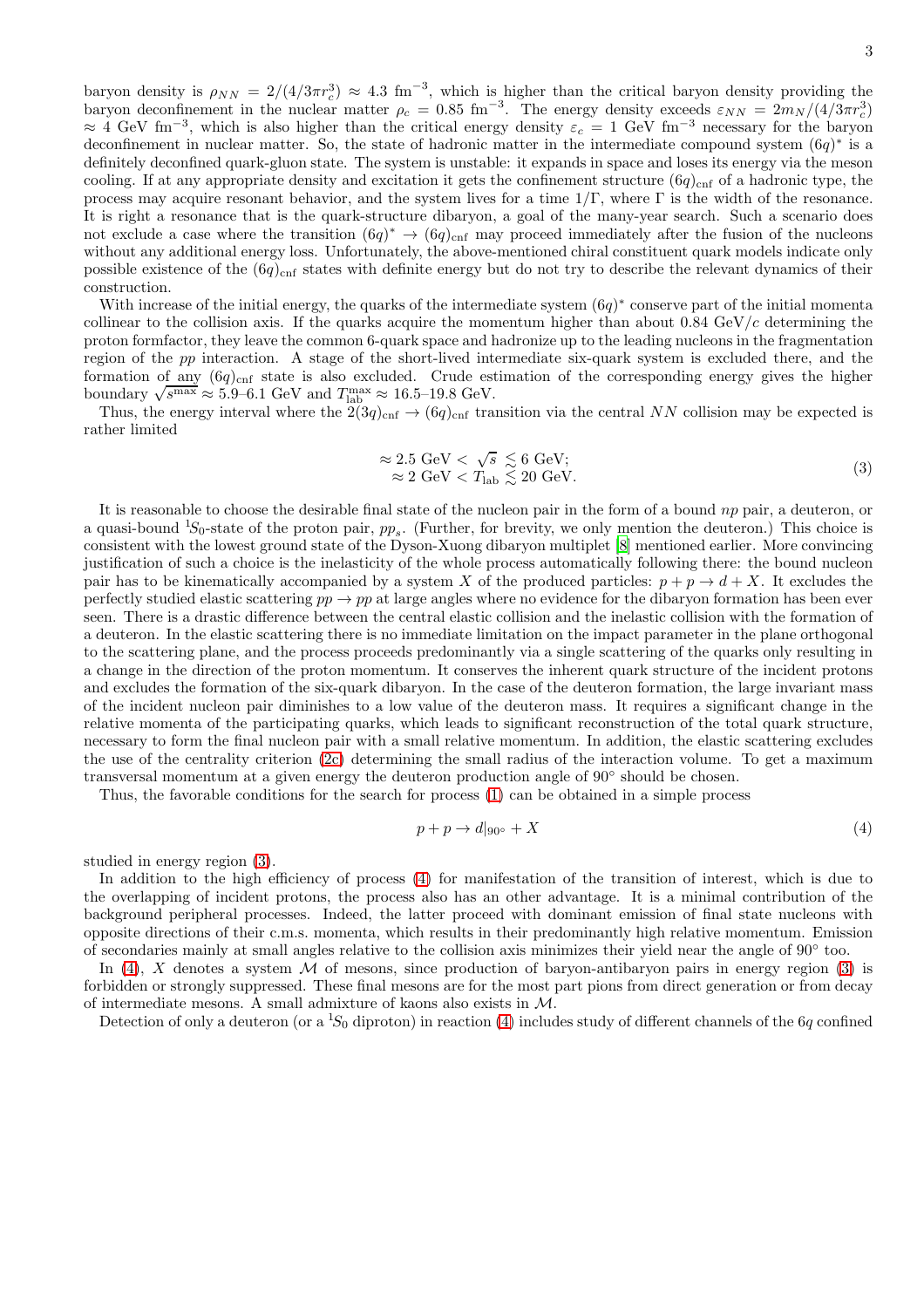<span id="page-3-1"></span>decay:

$$
(6q)_{\text{cnf}} \to d + \pi; \tag{5a}
$$

<span id="page-3-2"></span>
$$
(6q)_{\rm cnf} \to d + 2\pi; \tag{5b}
$$

$$
(6q)_{\text{cnf}} \to d + \rho; \tag{5c}
$$

<span id="page-3-0"></span>
$$
(6q)_{\rm cnf} \to d + n_{\rm max}\pi. \tag{5n}
$$

Certainly, a single heavy meson can be produced in [\(5n\)](#page-3-0) instead of the  $n_{\text{max}}\pi$ .

A signature for the transition of interest may be a resonance peak (or peaks) in the energy dependence of the inclusive differential cross section of the deuteron (or  ${}^{1}S_{0}$  pp) emission in reaction [\(2\)](#page-1-2). The cross section may be chosen to include all channels [\(5\)](#page-3-1), single channel [\(5a\)](#page-3-2) or a definite region of the selected meson system invariant masses. Such variation may give additional information on the dynamics of decay [\(5\)](#page-3-1). Of special interest is extreme channel [\(5n\)](#page-3-0), where all the kinetic energy of the colliding protons is spent to form the mesonic field.



<span id="page-3-3"></span>FIG. 1: Centrality in the process  $pp \to dX$ . Lines are the impact parameter r for the channel  $pp \to d|_{90^{\circ}} + \pi^+$  (solid) and the  $pp \rightarrow dM_{\text{max}}$  (dashed).

Reaction  $(4)$  allows centrality criterion  $(2)$  to be fulfilled in the energy region of interest  $(3)$ . Figure [1](#page-3-3) shows dependence of  $r_{\perp}$  on the initial energy  $T_p$  for the channel  $pp \to d\pi^+$  producing the highest deuteron momenta. It is seen that r⊥ is smaller than 0.5 fm at all energies higher than 1.5 GeV. As the invariant mass of the meson system M increases, the deuteron momentum diminishes but the centrality criterion does conserve since the meson production volume simultaneously decreases. The radius of this volume becomes smaller than 0.5 fm at the energy  $T_p > 1$  GeV for the kinematical extremity of the maximal mass production,  $M_{\text{max}} = \sqrt{s} - 2m_p$ . It is also seen from Figure [1.](#page-3-3) The criterion of the interaction volume smallness can be expressed in terms of the invariant momentum transfer too.

The proposed way for observation of the 6q dybaryon confinement states also allows searching for resonances in a low mass region being beyond the immediate reach because of the SRR counteraction. Such states can be observed via a sequence of processes

$$
p + p \rightarrow (6q)^{*} \rightarrow (6q)_{\text{cnf}} + \pi \rightarrow (d+p) + \pi,
$$
\n(6)

where the first step proceeds at the energy sufficient to overcome SRR. The expected resonance can manifest itself as a peak in the deuteron energy spectra at a fixed incident energy.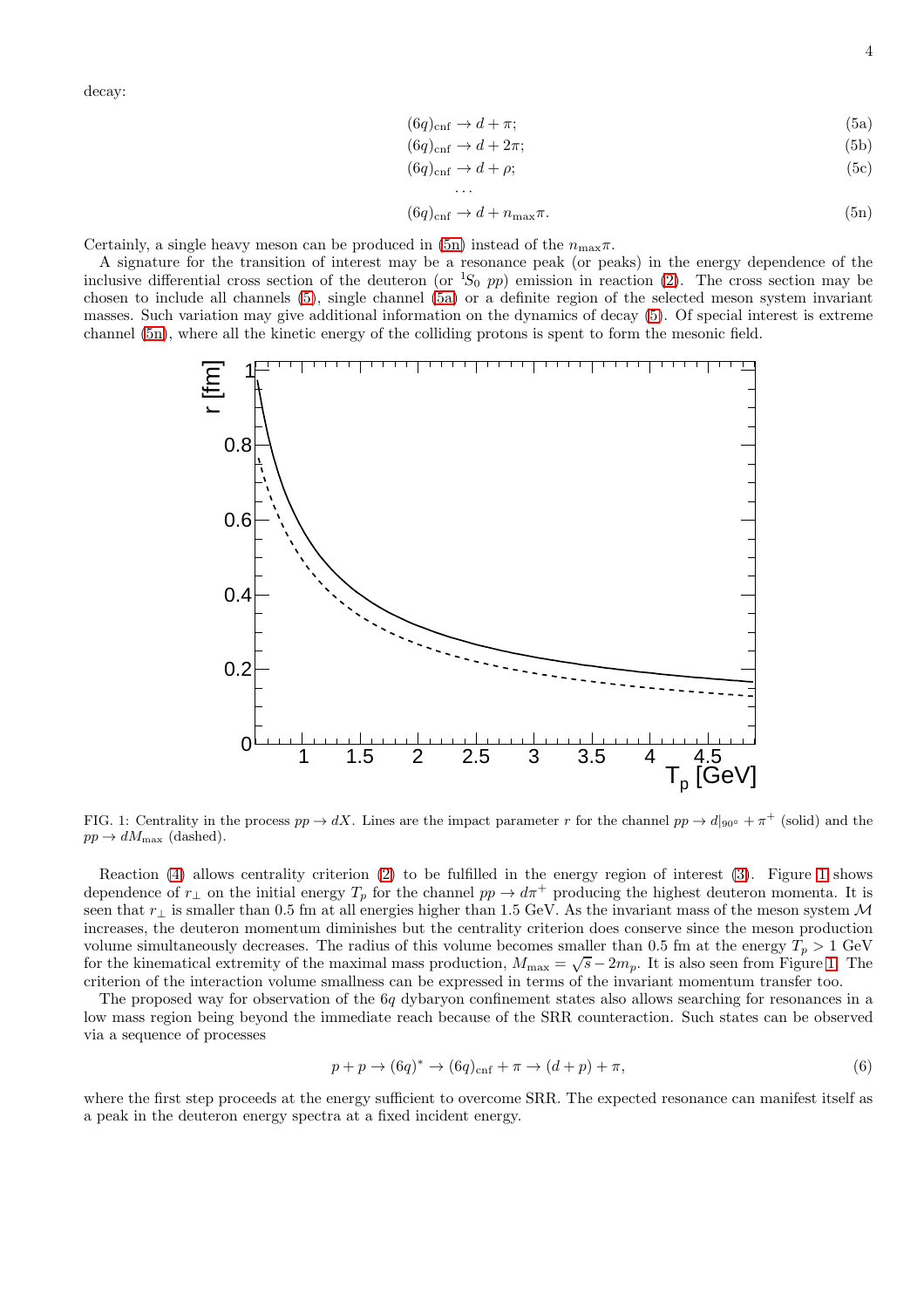It is worth noting here that the criterion of the short-range interaction volume considered above may have a more general use than in the case of the quark-structure dibaryon formation. Indeed, this criterion may be a strong argument for identification of other "elementary" hadrons with a nonstandard quark content. A problem of distinguishing between genuine elementary hadron and a composite state of two normal hadrons was recognized a long time ago [\[25](#page-6-0), [26\]](#page-6-1). In [\[26\]](#page-6-1) S. Weinberg formulated the evidence that the deuteron is not an elementary particle. The way suggested by him was developed later [\[27,](#page-6-2) [28\]](#page-6-3) for the case of quasibound unstable particles. At present, this problem to distinguish composite from elementary particles becomes urgent in connection with observation of tetraquark and pentaquark candidates [\[6](#page-5-5)]. Unfortunately, Weinberg's criterion requires knowledge of the low-energy scattering parameters of the composed hadrons, which is usually scarce or absent. In this situation, the candidates for "elementary particle", genuine quark-structure particle state should be kinematically tested right for the short-range production volume.

### Existing and desired experimental data



<span id="page-4-0"></span>FIG. 2: Data on the differential cross section of the reaction  $pp \to d + \pi^+$  at 90° in the range  $T_p = 2.4$ -3.4 GeV. Circles • denote the results from [\[29](#page-6-4)], squares  $\blacksquare$  correspond to the results from [\[30\]](#page-6-5), triangles  $\blacktriangle$  correspond to the results from [\[31](#page-6-6)], down triangle  $\blacktriangledown$  corresponds to the result from [\[32](#page-6-7)], and diamonds  $\blacklozenge$  correspond to the results from [\[33\]](#page-6-8).

Despite a vast amount of experiments devoted to the deuteron production in the NN collisions at intermediate and high energies, no systematic measurements of process [\(4\)](#page-2-1) in energy region [\(3\)](#page-2-0) are known. Even the most explored reaction  $pp \to d\pi^+$  presents rather scarce and contradictory data compiled in Figure [2.](#page-4-0) The most perfect of them, the old experiment [\[29\]](#page-6-4), was performed in a full angular interval  $0°-90°$  at the beam energies  $T_p = 1.45-4.15$  GeV. The energy dependence of the differential cross section at 90° does not exclude presence of a wide bump around  $\sqrt{s} \approx 3.0 \text{ GeV};$  however, its manifestation needs at least expansion of the data in the energy region  $T_p = 3.5-6.0 \text{ GeV}.$ There is a set of measurements of the reaction  $p + p \rightarrow d + X$  cross sections at energies of 3–23 GeV, but all of them are at rather small angles (see [\[34](#page-6-9)] and refs. therein). The energy dependence of the  $pp \to dX$  cross section at the c.m.s. angles close to  $90^{\circ}$  cannot be obtained from the existing data.

The first step of the experiments on the problem considered may be inclusive measurements of the reaction [\(4\)](#page-2-1) cross section. It is worth stressing that the relevant measurements are relatively simple and do not require much of expenditures. Indeed, it supposes an experimental device of a standard kind where deuterons emitted from protonproton collisions traverse a magnetic field region for the momentum analysis, two planes of counters for a time-of-flight measurement, and planes of multiwires proportional chambers. The deuterons are stopped in the  $\Delta E - E$  counters. Since the deuteron energies are in a range from about tens of MeV up to several hundreds of MeV, the needed sizes of the magnetic field region and of the detectors are quite modest. The present accelerators definitely provide luminosities for such measurements with the cross sections in the  $1-0.001 \mu$ b/sr range both in the collider and the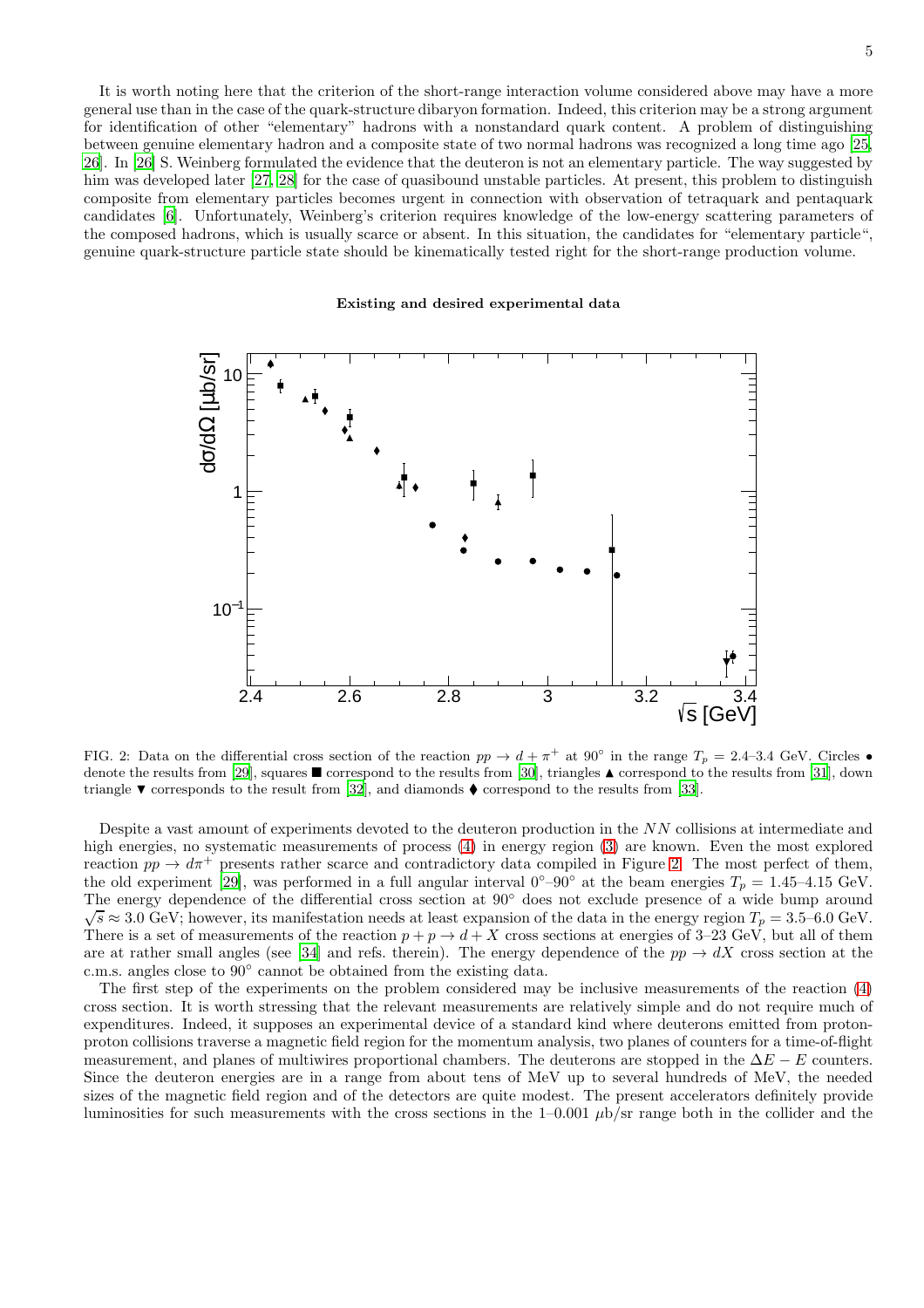fixed-target mode. If the resonances considered are observed the measurements may be extended to a wider angular acceptance range, study of the correlations of secondaries and the polarization observables.

Disappointing possible absence of the resonances has nevertheless its own significance. First, it challenges the chiral compound quark models expecting the six-quark confinement states and requires elucidation of reasons forbidding such states. Second, the experiments open a study of central nucleon-nucleon collisions at energies providing production of highly excited intermediate quark-gluon compound states. Such collisions are the elementary process of the twobaryon deconfinement with subsequent reconstruction of baryons. Features of the processes are terra incognita at present. The study may give immediate experimental information to promote advance of the desired nonperturbative confinement theory. It is worth stressing that nucleon-nucleon collisions studied for a long time in a vast number experiments under a great variety of conditions nevertheless have not yet been thoroughly studied in the conditions discussed above.

### Summary

Symmetry considerations of two-baryon systems and calculations in different models of their QCD structure indicate a possibility of the transition between two incident nucleons and a hadron with the baryon number  $B=2$  with a hexaquark confinement structure. There is no commonly accepted experimental evidence of such transitions. It makes a significant challenge of fundamental importance to perform experiments with the aim to reveal the transitions. The experiments should be done in conditions favorable for this task. A study of the reaction  $p + p \rightarrow d|_{90°} + M$  looks promising for that. The study may give currently unavailable experimental information to promote advance of the desired nonperturbative confinement theory.

It should be noted in conclusion that studies with a similar motivation may be performed with the processes  $p + n \rightarrow d|_{90\degree} + \mathcal{M}$  and  $e + d \rightarrow d|_{90\degree} + \mathcal{M} + e'$ . The systems more complicated than dibaryons can be also studied in central collisions via the processes as  $p + d \rightarrow {}^{3}He|_{90\degree} + \mathcal{M}$ .

#### Acknowledgments

The author is thankful to V.A. Bednyakov, V.V. Burov, N.I. Kochelev, A.V. Kulikov, and D.A. Tsirkov for the interest expressed in the stimulating discussions. I am also sincerely indebted to B. Baimurzinova, A. Kunsafina, and Zh. Kurmanaliev for their help in preparing the publication.

- <span id="page-5-0"></span>[1] A. Chodos, R. L. Jaffe, K. Johnson, C. B. Thorn, and V. F. Weisskopf, Phys. Rev. D 9, 3471 (1974).
- <span id="page-5-1"></span>[2] K. Wilson, Phys. Rev. D 10, 2445 (1974).
- <span id="page-5-2"></span>[3] K.-I. Kondo, S. Kato, A. Shibata, and T. Shinohara, Phys. Rep. 579, 1 (2015).
- <span id="page-5-3"></span>[4] C. D. Roberts and J. Segovia, (2016), [arXiv:1603.02722 \[nucl-th\]](http://arxiv.org/abs/1603.02722).
- <span id="page-5-4"></span>[5] A. M. Jaffe, Not. Am. Math. Soc. 53, 652 (2006).
- <span id="page-5-5"></span>[6] H.-X. Chen, W. Chen, X. Liu, and S.-L. Zhu, Phys. Rep. 639, 1 (2016).
- <span id="page-5-6"></span>[7] R. J. Oakes, Phys. Rev. 131, 2239 (1963).
- <span id="page-5-7"></span>[8] F. J. Dyson and N. Xuong, Phys. Rev. Lett. 13, 815 (1964).
- <span id="page-5-8"></span>[9] A. T. M. Aerts, P. J. G. Mulders, and J. J. de Swart, Phys. Rev. D 17, 260 (1978).
- <span id="page-5-9"></span>[10] P. J. Mulders, A. T. Aerts, and J. J. de Swart, Phys. Rev. D 21, 2653 (1980).
- <span id="page-5-10"></span> $[11]$  M. P. Locher, M. E. Sainio, and A. Švarc, Adv. Nucl. Phys. 17, 47 (1986).
- <span id="page-5-11"></span>[12] B. L. G. Bakker and I. M. Narodetskii, Adv. Nucl. Phys. 21, 1 (1994).
- <span id="page-5-12"></span>[13] R. A. Arndt, L. D. Roper, R. A. Bryan, R. B. Clark, B. J. VerWest, and P. Signell, Phys. Rev. D 28, 97 (1983).
- <span id="page-5-13"></span>[14] R. A. Arndt, W. J. Briscoe, I. I. Strakovsky, and R. L. Workman, Phys. Rev. C 76, 025209 (2007).
- <span id="page-5-14"></span>[15] V. Komarov *et al.* (ANKE), Phys. Rev. C **93**, 065206 (2016).
- <span id="page-5-15"></span>[16] M. Bashkanov et al. (CELSIUS/WASA), Phys. Rev. Lett. **102**, 052301 (2009).
- <span id="page-5-16"></span>[17] P. Adlarson et al. (WASA-at-COSY), Phys. Rev. Lett. **112**, 202301 (2014).
- <span id="page-5-17"></span>[18] A. Gal and H. Garcilazo, Phys. Rev. Lett. **111**, 172301 (2013).
- <span id="page-5-18"></span>[19] A. Gal and H. Garcilazo, Nucl. Phys. A **928**, 73 (2014).
- <span id="page-5-19"></span>[20] A. Valcarce, H. Garcilazo, F. Fernandez, and P. Gonzalez, Rep. Prog. Phys. 68, 965 (2005).
- [21] J. L. Ping, H. X. Huang, H. R. Pang, F. Wang, and C. W. Wong, Phys. Rev. C **79**, 024001 (2009).
- <span id="page-5-20"></span>[22] W. Park, A. Park, and S. H. Lee, Phys. Rev. D **92**, 014037 (2015).
- <span id="page-5-21"></span>[23] D. Bartz and F. Stancu, Phys. Rev. C 60, 055207 (1999).
- <span id="page-5-22"></span>[24] N. Ishii, S. Aoki, and T. Hatsuda, Phys. Rev. Lett. 99, 022001 (2007).